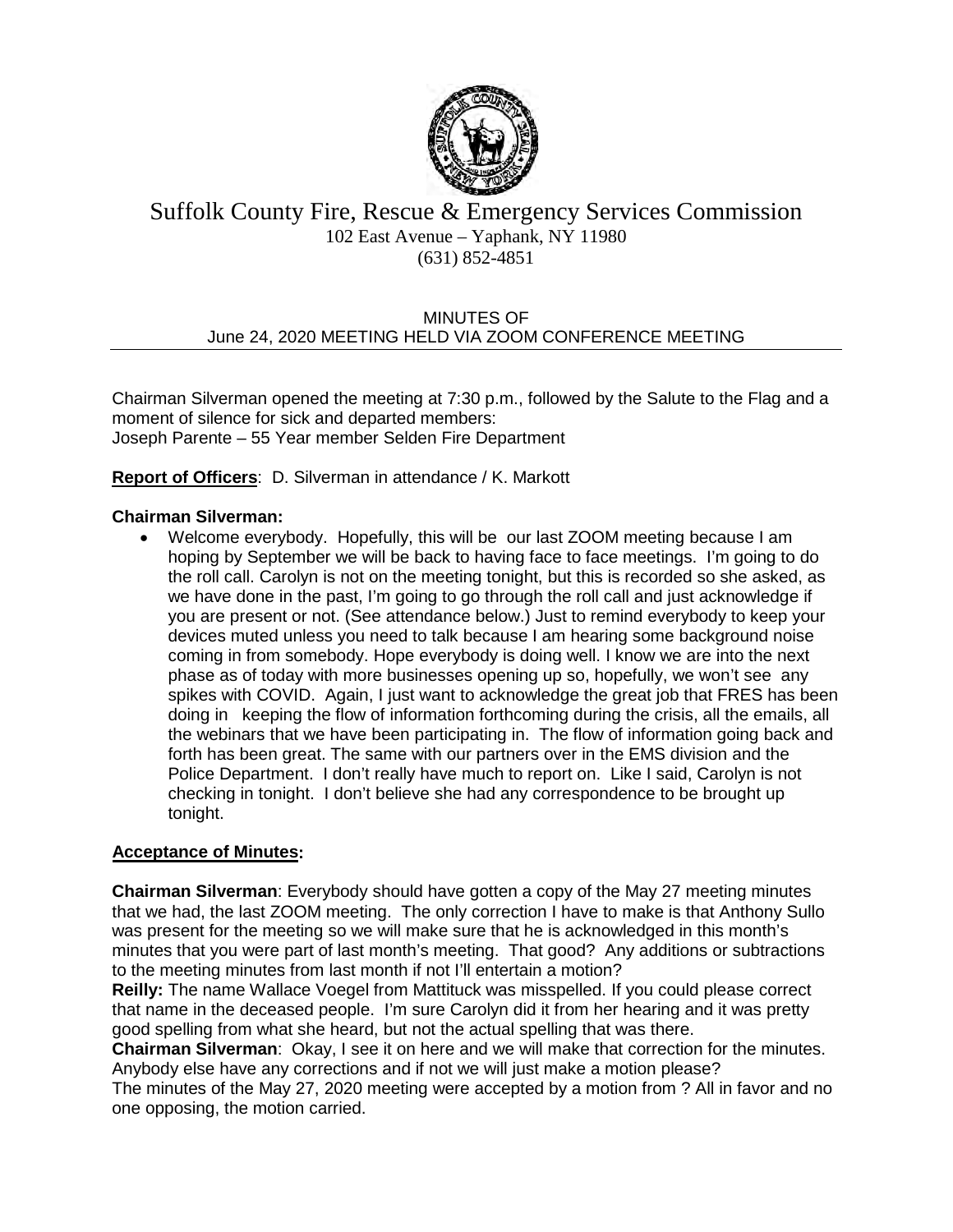## **Correspondence:**

No correspondence received or sent since last meeting

## **Treasurer's Report**: F. Bonventre in attendance

## **Report presented by F. Bonventre**.

The June statement has not been posted yet on the internet, so the Treasurer's report will stand as it was last month with an ending balance of \$ 5,587.90.

**Chairman Silverman**: I do have a check to either forward to you or try to get in the bank. We did receive a check from Shelter Island. How are we doing with the dues as far as who has paid up for this year and who hasn't paid up?

**Bonventre**: You only have about three checks. I haven't handed out any notices. I could throw them in the mail if you like.

**Silverman:** We are not meeting in the summer, so, maybe, if not mailing them out , maybe you could just email notices to the associations who are in arrears that haven't paid up for this year. **Bonventre**: Okay, I will try.

**Reilly**: Can he tell us who they are now, so we can have the info?

**Chairman Silverman**: Frank, do you have a list to read off who hasn't paid?

**Bonventre**: Just give me a minute to look it up.

**Reilly**: I think that would be quicker than emailing or sending.

**Bonventre**: I have Suffolk Vollies, Suffolk Ambulance and what's the third one you just received Drew?

**Chairman Silverman**: Shelter Island is paid up.

**Bonventre**: Those are the only three received.

**Chairman Silverman**: So basically everybody else has not paid up.

**Bonventre**: Everybody else is out. I will see if I can find the email addresses. I will figure it out somehow.

**Chairman Silverman**: I know with the COVID crisis it's been obviously hard, but I know some of the councils may be meeting this month. I know Town of Huntington has a meeting set up for Monday.

**Bonventre**: Islip is trying to find a location outdoors. I will call you during the week and we will figure something out.

**Chairman Silverman**: Great, I appreciate it. On the Treasurer's Report, do we have a motion to accept? All in favor. Motion carried.

**Commissioner's Report:** J. Jordan (Please see attached submitted report below)

## **Commissioner's FRES Commission Report**

# **June 24, 2020**

# **Countywide Update**

• The County Executive on his own accord has reached out to various stakeholders and groups throughout the county, and he may have spoken to several of you already, to discuss the state of the County's financial situation due to COVID-19.

# **Operations & Personnel**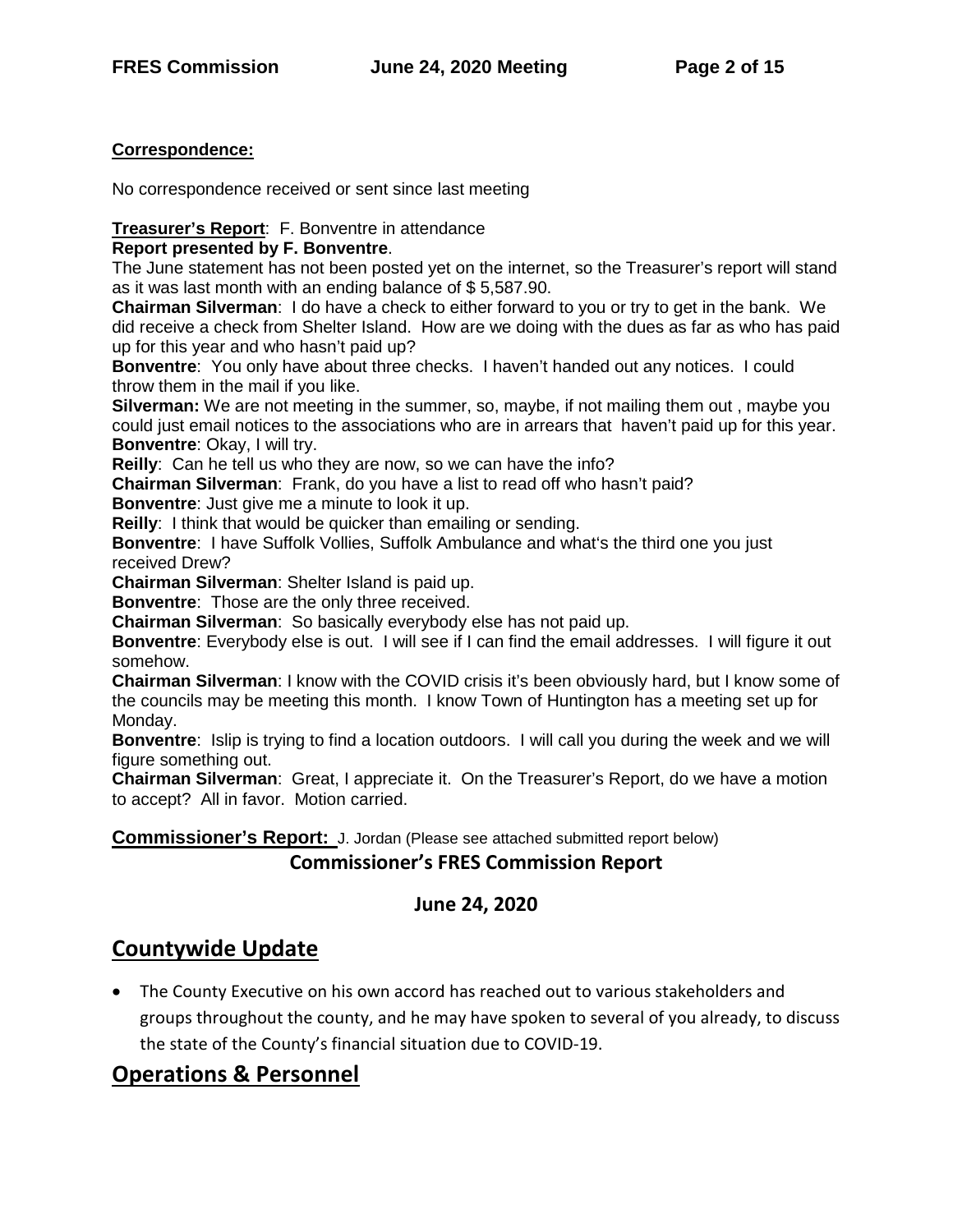## **Provisional Employment Opportunities**

- Two expected open postings for provisional employment opportunity within the department: Training Officer & Resources Management Officer
- Promoted Ken Kutner to Community Emergency Evacuation Coordinator
- Communications Trainees (x3) come off training on June 29.

# **Zoom Webinar Events for FD/EMS Agencies**

- June 18 Attributes of Leading (AoL) 2.0 Rollouts: Streamed webinar to Facebook for the first time and got good results, 61 registered and 55 attendees. Since then, it has logged nearly 600 views. We have also included integrated the recording and information across our sharepoint, website, mass email and secured text message systems.
- Next webinar, June 25 at 2 p.m. What is the VAP and Why Should I Use it?
- Access: Zoom Meeting Registration Required [https://suffolkny.zoom.us/webinar/register/WN\\_2mek50BOSqybdmhIByOPOQ](https://suffolkny.zoom.us/webinar/register/WN_2mek50BOSqybdmhIByOPOQ)

## **Equipment**

- MERV repaired and upgraded (\$21,196)
- MCU 1 repaired and upgraded (\$7,306.88)
- Bottle trailer currently being tested bi-weekly to assure readiness
- All required inspections and servicing is being maintained as needed during this event.
- We've started to receive a number of grant purchased pieces of deployable equipment as we build out our communications unit: portable/deployable repeaters, portable interoperable gateways, and microwave units.

# **OEM**

## **OEM Report – COVID-19 Response Continues**

- Suffolk EOC operating at Level 3 from 08:00-16:00hrs Monday through Friday and 08:00- 12:00 hrs. Saturday and Sunday.
- Saturday 6/20 marked the 100<sup>th</sup> day of EOC activation during the COVID-19 emergency event.
- ESF 3, ESF 5, ESF 7, ESF 8, ESF13, and SC Sheriffs representatives staffing the EOC.
- FRES Supply POD still operating 08:00-15:00hrs. 7days/week
- The FRES POD has distributed over 6 million pcs of PPE year-to-date.
- To date over 283.1K people tested in Suffolk County 14.5 percent or over 41K of those tested positive for COVID-19.
- Suffolk County Confirmed Cases-40,908; Deaths 1,964.
- SC Health continues to use contact tracing as containment strategy.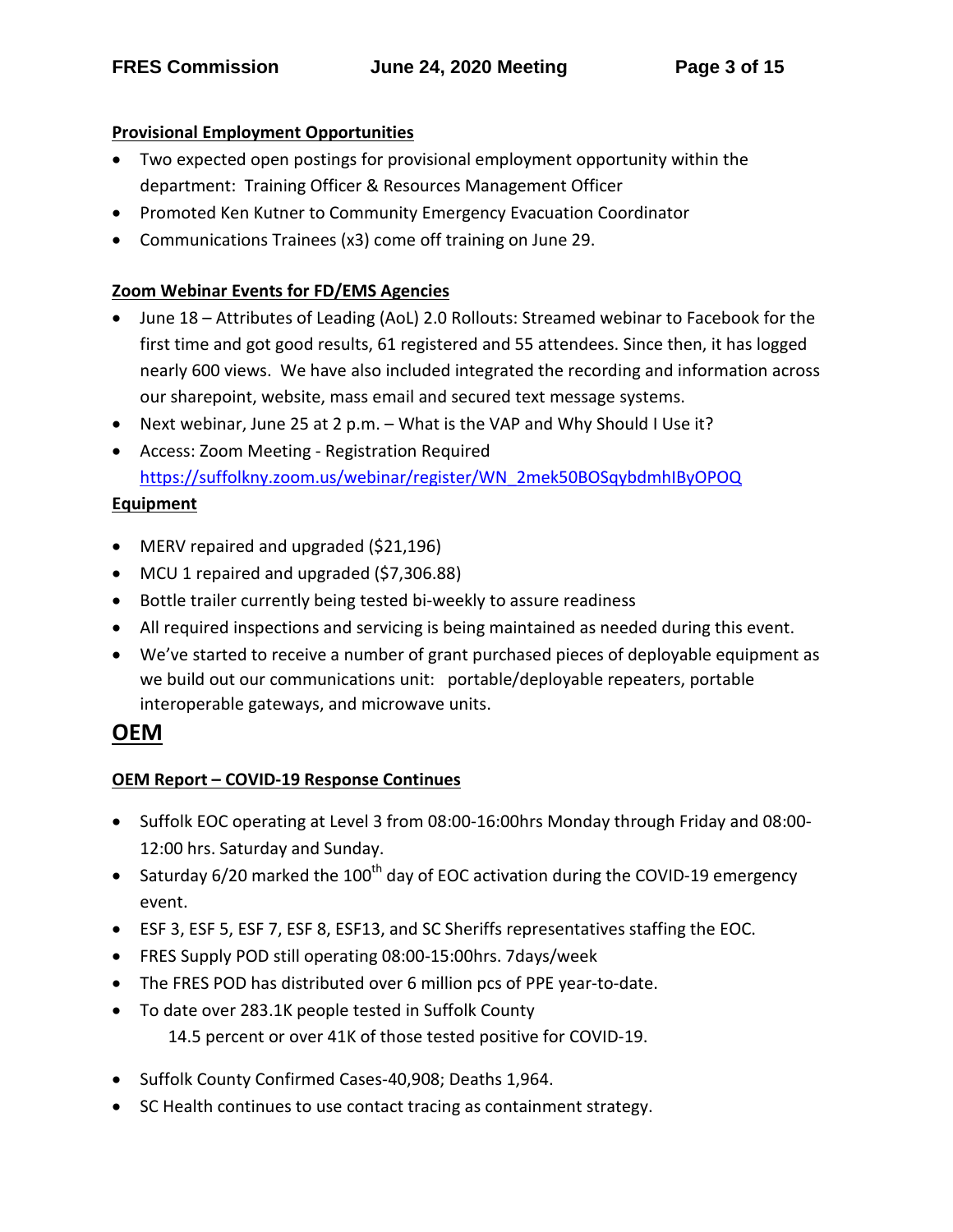• Suffolk is currently in Phase 2 of business reopening and is on track to enter Phase 3 on Wednesday June 24.

# **Communications/IT**

## **COVID19 Response**

- Continuing to support OEM's COVID-19 effort through technical support of the EOC, POD, etc.
- We continue to appreciate and work with the increased number of ambulance agencies that are communicating regularly with MEDCOM. Since the start of the pandemic we have seen a doubling in the amount of transmissions through MEDCOM.
- The center continues to operate at Pandemic Level 1 response, in alignment of the field responders viral triage protocol.

## **Communications/IT**

- ASAP to PSAP is operational and FRES is now electronically processing calls for its primary agencies. Turnaround time on these calls has gone from an average of 11/2 -2 minutes to 15- 30 seconds.
- In conjunction with the ASAP project we have offered out **our I/Netviewer** product to these primary agencies so they can monitor ALL their FRES processed events (not only ASAP) and it also allows them to communicate electronically back and forth with the ALARMCO directly. To date: West Sayville, Greenlawn, and Dix Hills have signed on.
- Last Wednesday, June 17<sup>th</sup> the first step in restoring our **text to 911** system occurred, without incident. This Wednesday the second and final step should bring the service back online.
- Certified letters were sent to all **PAGE WEST** agencies, those west of our Yaphank headquarters reminding them of our intention to abandon the low band system on the west end of the county by years' end. We will work with any agency to insure that FRES can provide primary or back up dispatching services for any agency interested.
	- $\circ$  5<sup>th</sup> pct and st Charles are starting back up (covid delayed)
- We are going through the FCC licensing process for a more viable **PAGE EAST** frequency. We have reached an agreement with NYS EMS for a locally unused UHF repeater pair.
	- o Hampton Park/ITT is set to break ground on the tower there
	- o Montauk GATR site is moving forward
	- o Greenport water tower, still under negotiations
- **VHF (MEDCOM)** paging upgrade and Coram refresh POs were executed and in the pipeline to start design review.
- **Coram backup center** fail over telephone system installed and operational
- TBAND HR 5928 "The first responder Act of 2020" proposed by Congressman Walden (OH) appears dead in the water. This was the change that would have repealed TBAND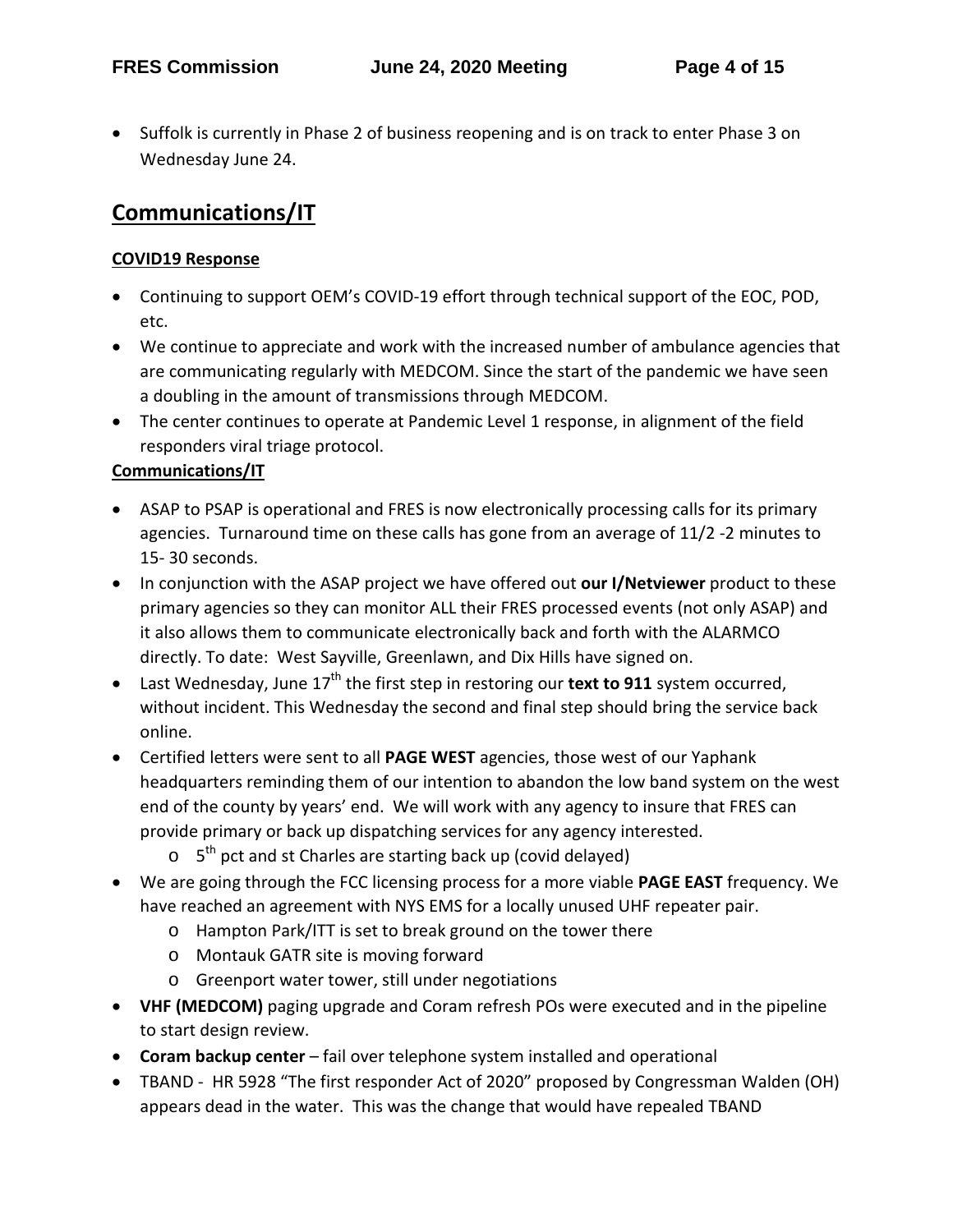legislation and put some considerable limitations on the use of 911 funds by the state. It was not likely , and remains unlikely to pass.

• HR6800 – The Hero's act of 2020 which makes emergency supplemental appropriations for the fiscal year ending September 30, 2020, and for other purposes had the TBAND repeal buried in it. This shows a 94% chance of passing based on GOVTRAK, It passed the House of Representatives and was last taken up by the Senate committee on housing, community development, and insurance on June  $10^{th}$ . There is no updated status available.

# **Fire Marshal**

All fire marshals are still actively involved in operations addressing the COVID-19 event.

## **FELB:**

• FELB has conducted 2 meeting via zoom. Next meeting is going to be held at the SCFA and will practice all safety directives of the CDC. FELB has elected Al Duspiva of A's Sheet Metal and Fire Safety Inc. as the new Industry Representative to the FELB board. He replaces charter member Ken Hahn of Ken-Mar Fire Extinguishers. Next week the board will begin working on all license and business renewals as well as all new applications. All licenses/Registrations are still in effect until further notice.

## **Inspections:**

• County building inspections are expected to resume shortly. Currently all county parks are in the process of being inspected as they are opening up.

## **Training and Exercises:**

- USAR team performed logistic and maintenance on all water assets (Jet Ski, Boat and Dry Suits) and repaired a damaged switch on one of the boat motors.
- The Fire Marshals will be assisting the SC Sheriff's Office again this year with Operation Shield in July and Aug.
- FM Fischer will be going upstate for his Fire Investigator training from July 20-31
- FM Martinez will be attending K9 recertification in August.

## **Planning and Meetings:**

- FMASCO Meeting cancelled
- The county marshals have resumed their weekly meetings, as possible, while continuing COVID-19 work.
- 6/2 FELB Executive session to recommend new industry representative. (zoom)
- 6/18 FELB regular meeting (zoom)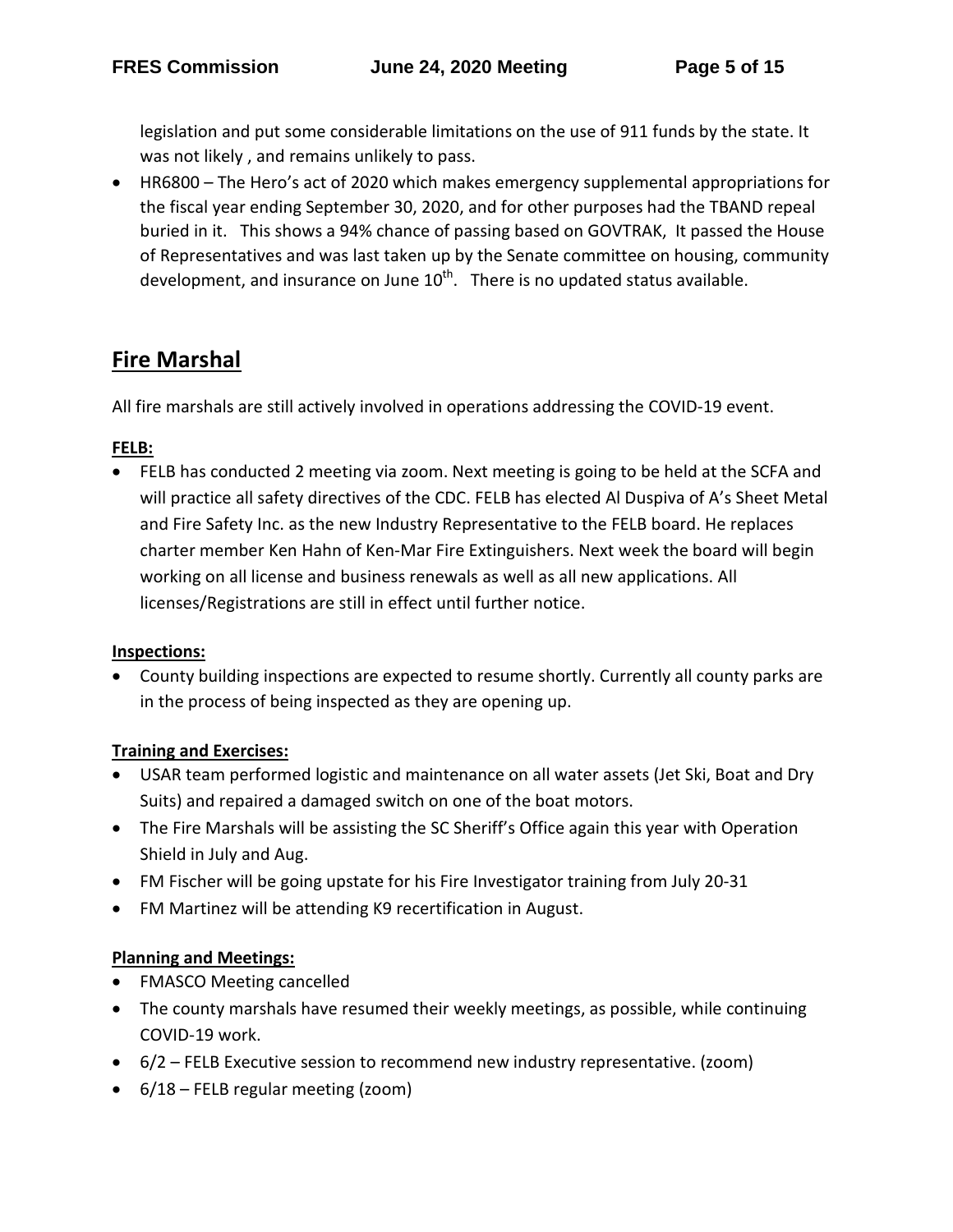• 6/25 – USAR meeting at SCFA. All safety guidelines will be adhered to.

#### **Responses:**

- Routine alarm responses handled.
- CO emergency at the  $3^{rd}$  precinct handled by FM Peterson
- FM Martinez assisted in Equine Evacuation plan for West Hills Park.

## **Grants and Contracts:**

- Radiological calibration unit has been set up and training was delivered to the FM's on Sat June  $20<sup>th</sup>$ . This will allow us to save money by calibrating our own radiological equipment and can assist other agencies as needed.
- Trailer remains slated to have new security door installed as well as window bars.

# **Fire Academy**

• Deputy Commissioner Gehres moving forward will serve as the Department's day-to-day liaison to the Fire Academy to ensure continuous operations.

## **Deputy Commissioner's Report:** A. Gehres in attendance.

**Deputy Commissioner Gehres:** 

- **Countywide update**: As you know the County is in a fiscal crisis due to COVID-19. They are looking for ways to try to get the budget back into balance. It has been reported that nothing is off the table. We are hoping that we won't see any cuts more than we have already, but like I said, we are not sure where this is all going to play out to.
- **Operations and Personnel:** We have just sent out for a training officer and a resource management officer employment opportunity. If you know anyone interested in working for the County Department of FRES, please have them go to the website and fill out the appropriate paperwork. We had an internal promotion. Ken Kutner was promoted to Community Emergency Evacuation Coordinator and once we are able to get his line freed up for hiring, we will be posting that one. The Communications Division has three trainees scheduled to come off probation on the  $29<sup>th</sup>$  of this month. They will be full members then. During the last ZOOM webinar, Attributes to Leading, they went with the AOL format as well and they had really good results with sixty one registering and fifty five attendees with nearly 600 views of the event. We will be exploring that for future things. Next one will be tomorrow at 2:00 p.m. As far as equipment, the MERV and MCU received required repairs and upgrades that they needed. Bottle Trailer is being tested bi-weekly now to ensure its readiness if needed to be deployed to the field. All required inspections and servicing is being maintained during the COVID event and we started to receive a number of grant purchased pieces of deployable equipment and building out our communications unit with portable/deployable repeaters, portable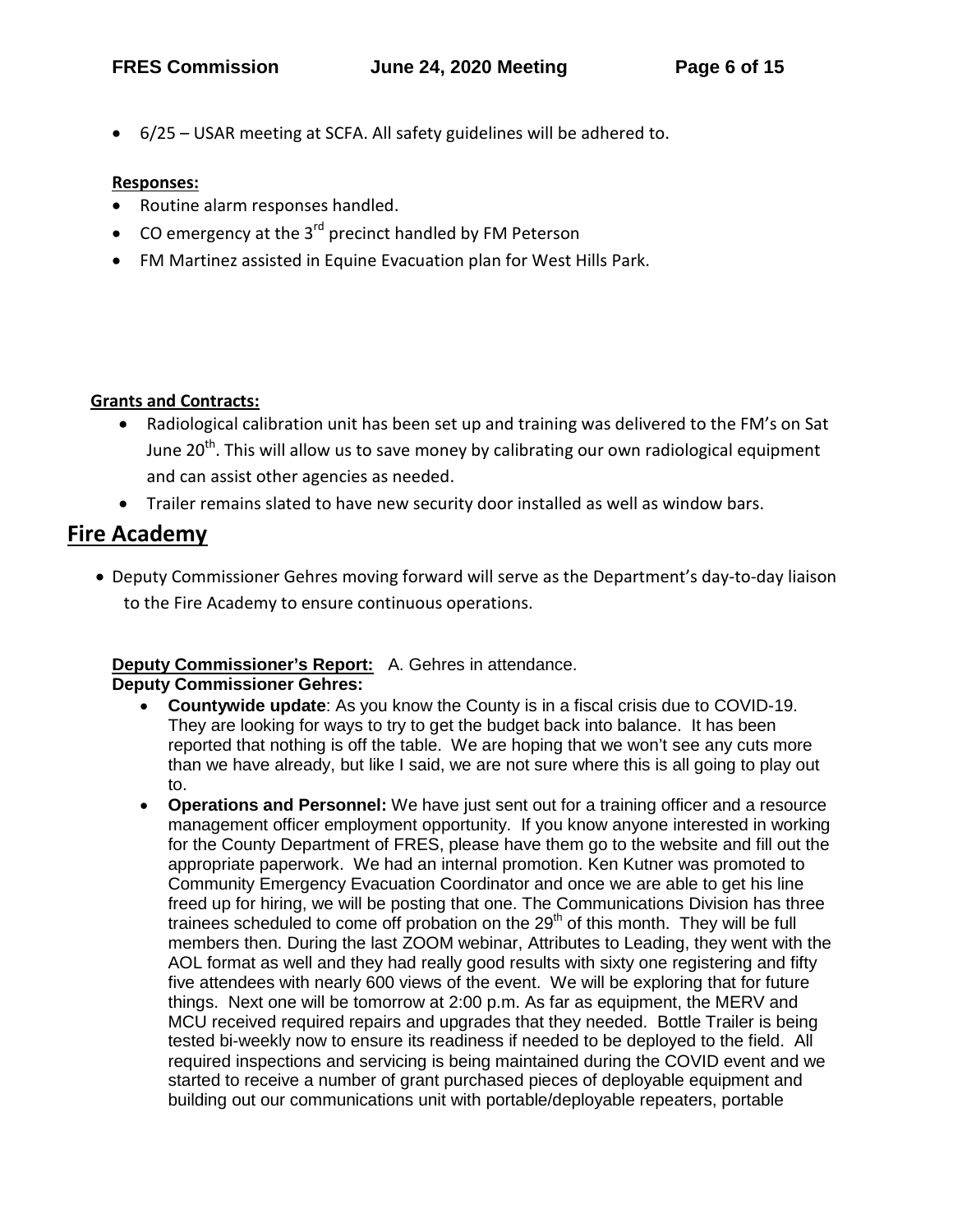interoperable gateways and microwave units which will be available shortly for deployment.

- **OEM:** OEM continues to run the EOC at a Level 3. The POD is still operating seven days a week and has distributed over six million pieces of PPE throughout all the competencies in the County including small businesses. EOC will be changing hours slightly as we scale back a little, but still running POD seven days a week. So far in the County they have 40,908 confirmed cases and decedents are at 1,963 to date. SC Health continues to use contract tracing as a containment strategy. We entered Phase 3 of the reoccupation today in Suffolk County.
- **Communications/IT:** We continue to work to increase the number of ambulance agencies that are communicating regularly with MEDCOM. Since the start of the pandemic we have seen a doubling in the amount of transmissions through MEDCOM which is a positive move. The center continues to operate at a Pandemic Level 1 response, in alignment with field responders and viral triage protocols. The ASAP and PSAP is operational at FRES and is now electronically processing calls for primary agencies. The turnaround time for these calls has gone from an average of two minutes to about 30 seconds. Restored the text to 911 and should be back online today. That's what caused the communications failure a couple of weeks ago. The company was able to reprogram the system and get that back online. Certified letters were sent to all Page West agencies , those west of our Yaphank headquarters reminding them of our intention to abandon the low band system on the west end of the County by years end. Hoping they take the appropriate steps to ensure they will have flawless communication. We are going through the FCC licensing process for a more viable Page East frequency and we have reached an agreement with NYS EMS for a locally unused UHF repeater pair. VHF Medcom paging upgrade and Coram refresh POs were executed and in the process of developing a new pipeline to start the review. Coram backup center has had telephone issues over the years and have installed a new operational phone system that they are undergoing training on now.
- **Fire Marshals:** All fire marshals are still actively involved in operations addressing the COVID-19 event. FELB has conducted two meetings via ZOOM. The next meeting will be held at the Fire Academy and will practice all the safety directives of the CDC. County building inspections are expected to resume shortly. Currently all County parks are in the process of being inspected to make sure they are operational and safe for opening day. USAR team performed logistic and maintenance on all water assets and repaired a damaged switch to one of the boat motors to get that back into service. The fire marshals will be assisting the SC Sheriff's Office again this year with Operations Shield in July and August.
- **Fire Academy:** I will be overseeing the Fire Academy now and working with the good people over there to ensure we have flawless training for the members of the departments in Suffolk County. Working on several new initiatives to enhance that. One of them is going to be involving SC EMS where they are going to have a cohesive approach to fire operations and extracations where fire units and EMS units work simultaneously at building fires and car accidents disentanglements, so they have better line of communication for future operations which we think will improve patient outcome. Any questions?

**Bologna**: I have a question I've been hearing rumors and you mentioned about the County losing money, I guess because of the taxes. Do you plan on any layoffs? Have you heard of any layoffs?

**Gehres**: We have not been told anything about layoffs. As you have probably seen on the news, all the managerial positions raises that were scheduled for this year have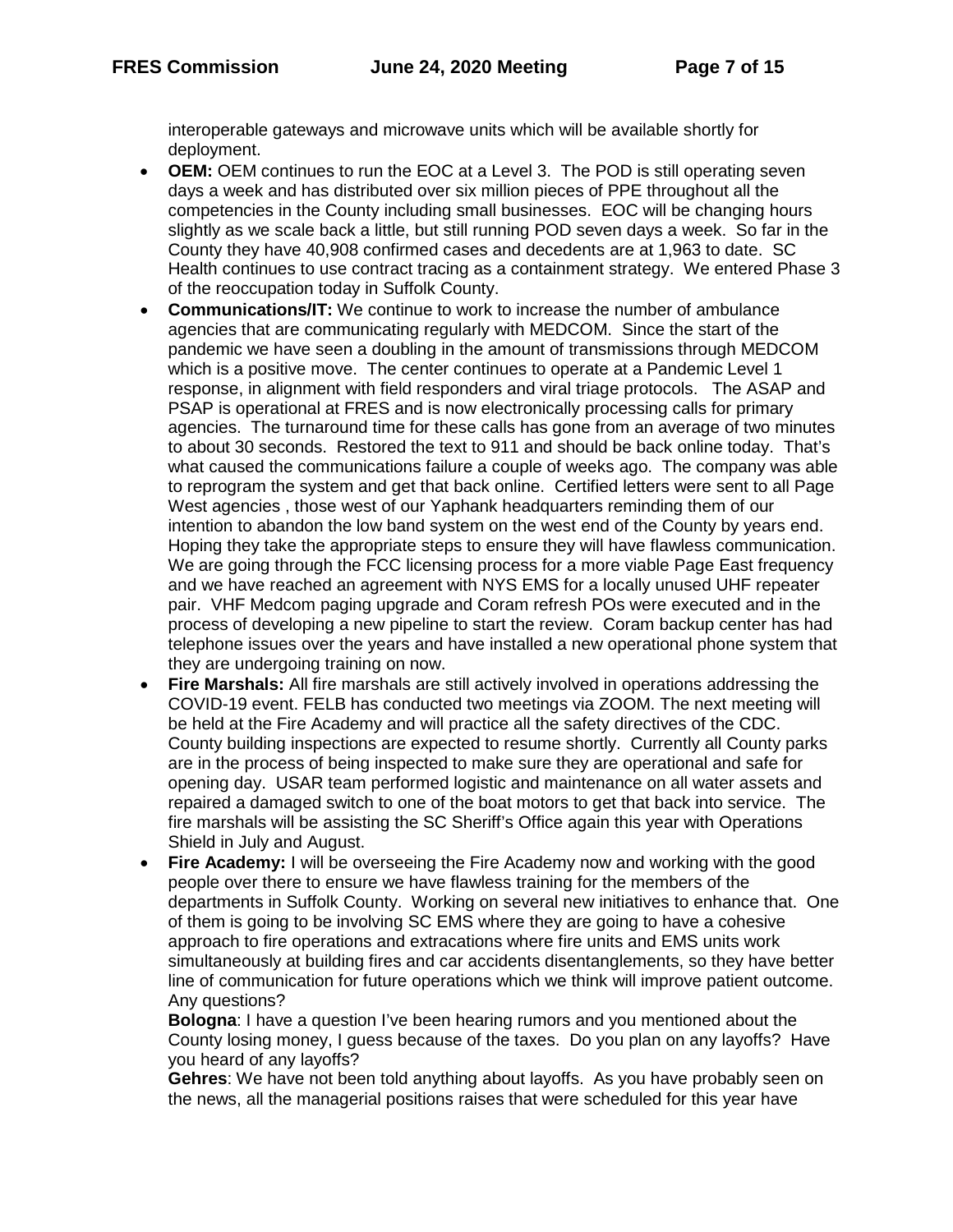been, I guess, put on hold and there is a potential for next year's to be put on hold at this point.

**Bologna**: Alright second question. On the new dog replacement, I know they were going to work on that this year, but because of what's going on they are not.

**Gehres**: I have spoken to Chief Fire Marshal Don and we are on a list anticipating an answer in the near future for a possible dog to be delivered sometime in the fall of this year.

**Bologna**: Oh ok, that was sooner than I thought.

**Gehres**: It's basically up to the ATF now if they are going to fast track it and give us the dog or not.

#### **Fire Marshal's Report**: D. Lynch in attendance

#### **Chief Fire Marshal Lynch:**

• I think the DC covered pretty much everything. The only thing that wasn't touched on was that I called about seventy departments in the last 10 days to try and get the NIFA reporting up to date. We were woefully deficient in 2019. Honestly, a lot of the problems I saw was the fact that some of the departments thought their software company, be it Red Alert, SCM or whoever, were sending the report to the State. A lot of times what happened was they generated the report for the department, but the department needed to send it to the State. We have corrected about twenty two departments already. I'm in the homestretch with departments that are missing.

**Deputy Commissioner Gehres**: If you guys could reach out to the people that are not complying and help us that would be greatly appreciated.

**Chairman Silverman**: We would need to know who is not compliant. We can't go to department unless we know who is deficient.

**Deputy Commissioner Gehres**: I'm going to have Don work on that to get the information to you guys and, hopefully, you will be able to work on that.

**Chairman Silverman**: Don, you froze up in the middle. I don't know if you can still hear us or not. I lost Don. His picture disappeared. Like I said Al the Commission is willing to help through our delegates, but we need to know exactly what departments. We can't take a blanket approach on this if there are specific agencies. Chief Lynch, I see you are back up.

**Chief Fire Marshal Lynch**: Okay, I'm back, sorry about that. Not sure what you heard or didn't hear. If I have any problems with any of your agencies, I will reach out to you guys. It's not a problem with the agency. Most agencies believed this information made it to the State, but I've learned there are nuances and quirks. I've learned more about this system in the last two weeks than I care to know, but I think we are on a good track to get everything fixed. Any questions feel free to call me in the office. I'll be happy to let you know, maybe there are some departments you know. On July 1<sup>st</sup> that list is frozen now and we can't amend it for 2019. As you know it affects grants for the department, it affects grants for the town and, ultimately, the County. Moving forward, I will be staying a little bit more on top of this so I might start harassing the departments a little sooner than one week before the list is going to get locked out. Any questions?

**Bologna**: When does that have to be filed with the State?

**Chief Fire Marshal Lynch**: It needs to be filed, by, I would guess, by the end of this month, because on the  $1<sup>st</sup>$  that list is frozen and done. I think, for instance, West Babylon had one month in 2019 that did not make it up to the State. That's usually a glitch. That's not them not doing it. I sent an email to Commissioner Manzi and hoping that can get fixed. I'm not singling out any department. Trust me, it was probably 75% of the departments missing one, two or, we had about twenty departments that had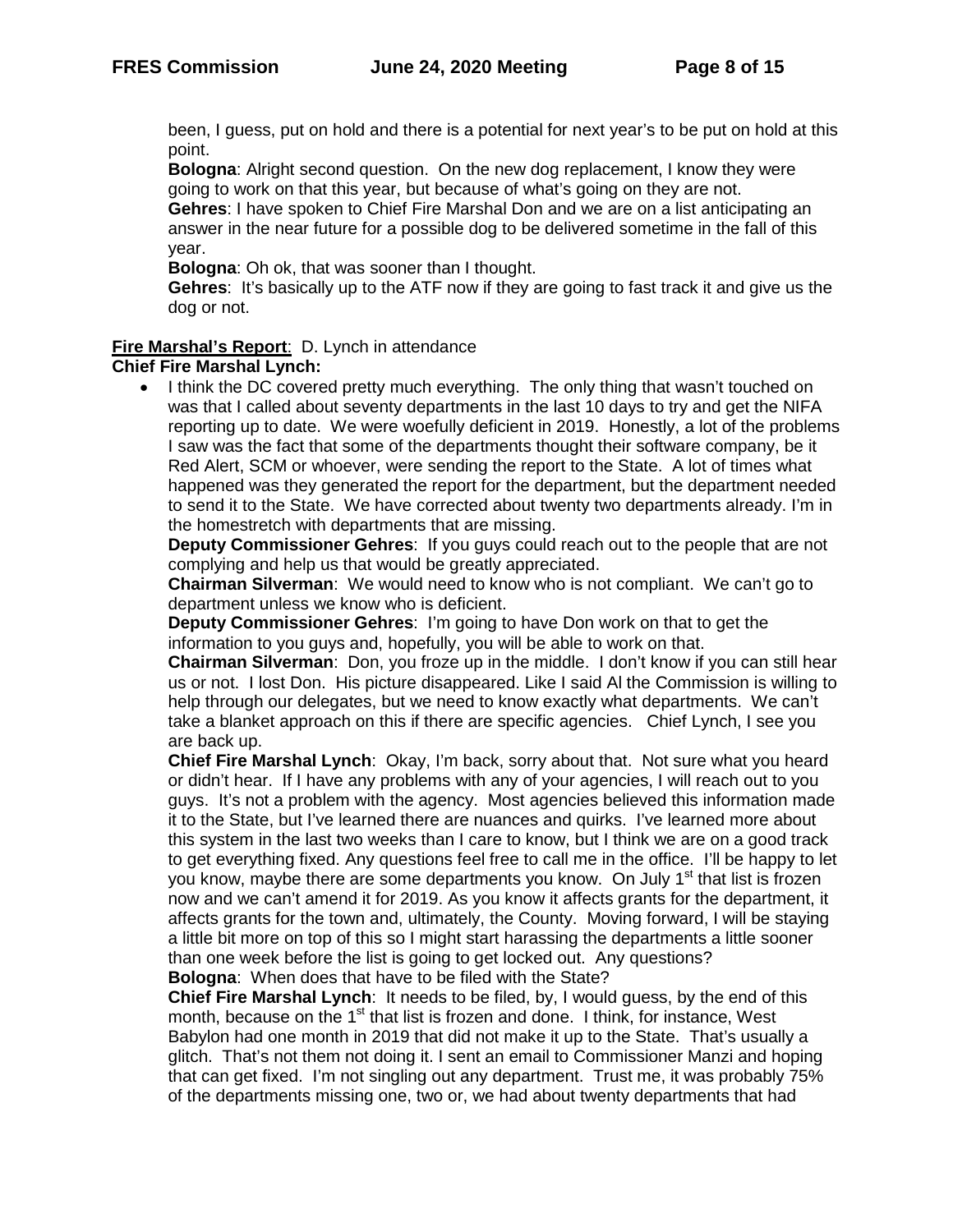zeroes for the entire year. It just never made it up there yet they did the reporting and we managed to fix it. Definitely, it's not the departments; it's the software and things like that.

#### **Chief of Fire Rescue's Report**: J. Vetter

#### **OEM Report**: E. Schneyer

**Communications Report**: G. Miniutti in attendance **Chief Miniutti:**

• Report as reported

#### **Fire Academy**: R. Holley/E. Johnston

- **EMS**: M. Masterson in attendance.
	- Quick update: Throughout COVID, starting in January to current, my staff, I want to give a shout out to. With modifications to courses and spreading out practicals and all kinds of activities we had to do, we were able to successfully push though about 240 people from January to the end of last month which was about 5% of population so we were able to keep the agencies replenished with providers. I want to give my staff and the instructors a shout out. We were one of the few training centers in the State that continued to run. Second update I have is, First Bridge Course tested earlier this year. They all passed their NYS written. We have twenty new paramedics in Suffolk County thanks to the Bridge Course. Other Bridge Courses running are Cohort 2; will be testing later this month, Cohort 3; will test in September, and 4 will test in March of next year. Expect something on our website for the  $5<sup>th</sup>$  Cohort of CCs to Medic Bridge class to be sometime in October of this year.
	- CMEs: Quick update again. I know everyone has already been told this. We switch officially the end of the month and no longer using old forms only new. Everything is updated on the website. If you have any questions please feel free to reach out, but everything is on there.
	- Wanted to cover a quick number on our system. We now have real numbers, so when we look at our credentialing through REMSCO, we have as of the beginning of this month, 16 CFRs credentialed, 3532 EMTs credentialed, 345 CCs credentialed and 695 paramedics credentialed. First time we have a real number of 4588 folks that answer all the alarms in the whole County. I know all the agencies are realizing that after COVID and expect a big push on recruitment and retention.
	- COVID is still going. Can still find info on top of the web page. It says Infectious Disease Control/COVID. We are leaving everything up there. You can actually go back to Ebola ten years ago. That information is still up. That is a chronological posting that lists every policy, notification and education having to do with any of that stuff. Sometimes I get questions and I actually refer back to documents that are posted there. Any questions?

**McConville**: Can you go over those numbers slower? (Masterson repeated numbers and added that the 3532 EMTs included 900 Suffolk County Police EMTs.) Thank you Mike, I really appreciate it.

**Chairman Silverman**: I noticed Dr. Winslow sent an email out earlier this week I guess talking about inviting people to become voting or non-voting members of REMAC. Do you want to elaborate on that so the Commission knows what's going on with that? **Masterson:** I think the email he sent out as Chairman of REMAC. They have half the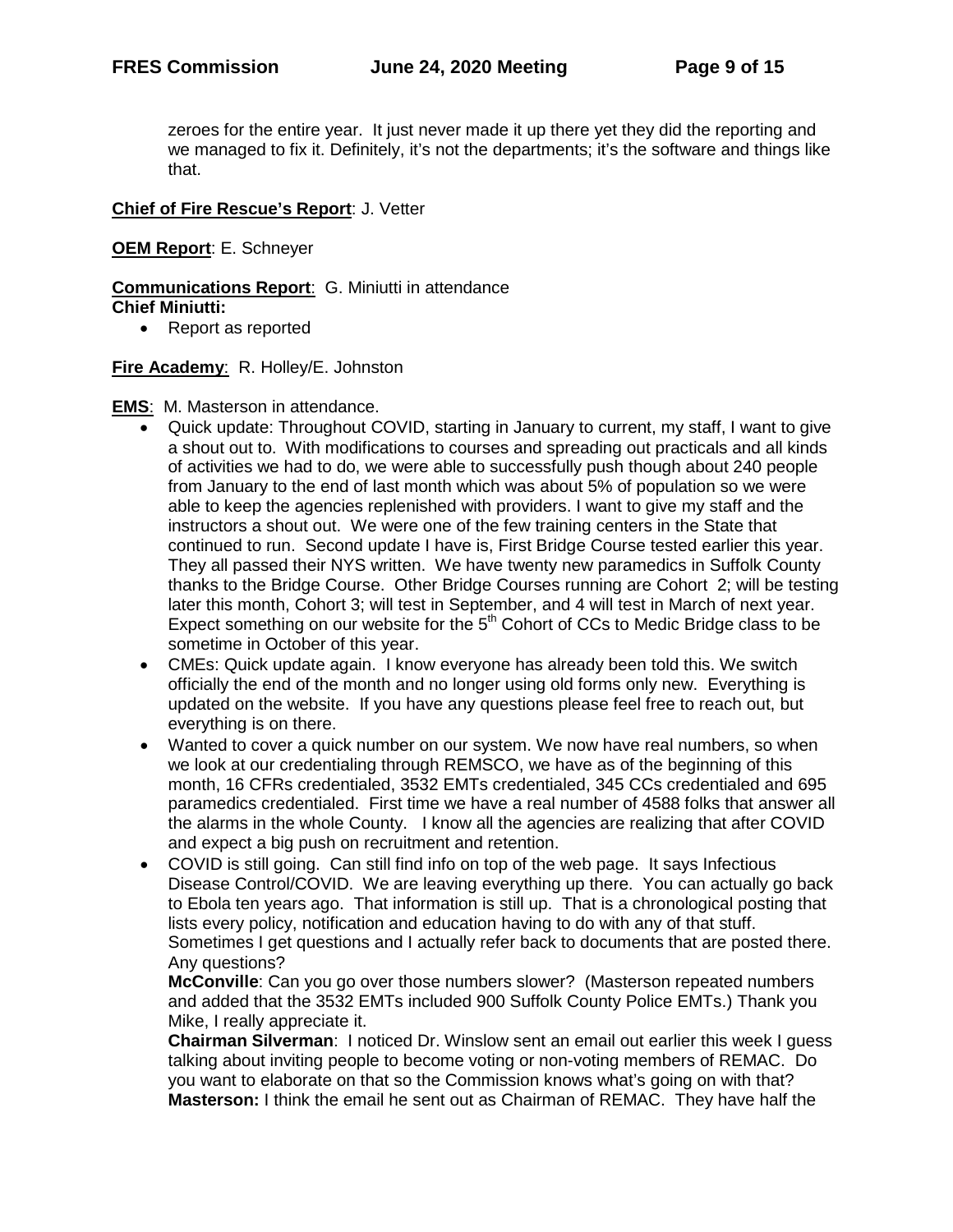body that gets voted in for one year and half for two years. No application it's more of a resume. The email went out and it's listed on our website. All those go directly to Dr. Winslow. If you are interested on being on the REMAC Committee for non-voting members and doctors as well.

**Chairman Silverman**: I've also been reading notes from the upstate people, from Bureau of EMS regarding credentialing. There's going to be a delay in actually getting new cards out to people especially with the extension of the one year. Do you have further information on that?

**Masterson**: I thought we addressed this a while ago, but I will reiterate it again. So NYS is not in their offices so when students get a State exam they are taking it at a testing center and getting a temporary certificate that is valid that day. They should be mailed a new card. Unfortunately, the State is not back in their office. However, agencies can check the Health Commerce system to verify certification levels of providers. That is still on our email and our website as far as the process. I think I covered that three months ago and two months ago with agencies that would need assistance on getting onto the Health Commerce network for New York State. You can actually look up a provider's certification in lieu of a card and it is valid. Does that answer your question Drew?

**Chairman Silverman**: Yes, there was just some misinformation out there. I was still hearing from people saying, "Isn't the State supposed to be mailing us new cards or certificates? "I said, "I don't believe so, I believe there is going to be a centralized website where the agencies can check their personnel and it should be on the REMSCO website. So nothing has changed basically from what you reported two months ago. **Masterson**: I have heard the same thing…"coming soon, coming soon." As it stands now, I know the Bureau is not in their offices. They are working from home and coming in for a couple hours a week, so they haven't been able to mail out cards. They expected within sixty days of their temporary card to be able to do that. But if a provider is unable to get a card, it's still valid to check through the New York State Health Commerce system for that certification. Once the Bureau is back they will be mailing certification cards. There was talk about a website, but I don't know if that has manifested at this point. We don't control that, that's the State, but I can tell you HSC is accurate. If a student passes, within two days, they are on that site.

**SCPD – Special Patrol Bureau:** Deputy Inspector Vincent Maronski in attendance

• The month of June, as you guys know, has been crazy throughout the Country, particularly in Suffolk County. Specifically, we've had over 150 protests throughout the County. It has slowed down greatly. Where we were looking at during the week, double digit numbers and on the weekend, I think one weekend we did 35 in one weekend, now we are down to maybe two a day. That's what it looks like for this weekend. Two Saturday, two Sunday and I think two tomorrow night. We couldn't have done it without everybody's help. Thank you very much. It's been greatly appreciated all the support we have had out there. So, if you can just pass that on to all your members. Regarding the helicopters, everything is operational. I know we are flying a lot of them, using the downlink with the protests going on. A couple of them are coming up on inspections, but they are all operational right now. Last thing to note is Dr. James Vosswinkel from Stony Brook is our new medical director for the Police Department. Any questions? **Chairman Silverman**: Thank you; you guys did a great job. I know the protests put a lot of pressure on the Police Department. I happen to be kind of passing by the one that we had by the  $2^{nd}$  Precinct and the police officers over there did a tremendous job dealing with the protesters there. Everything went as smoothly as possible over there.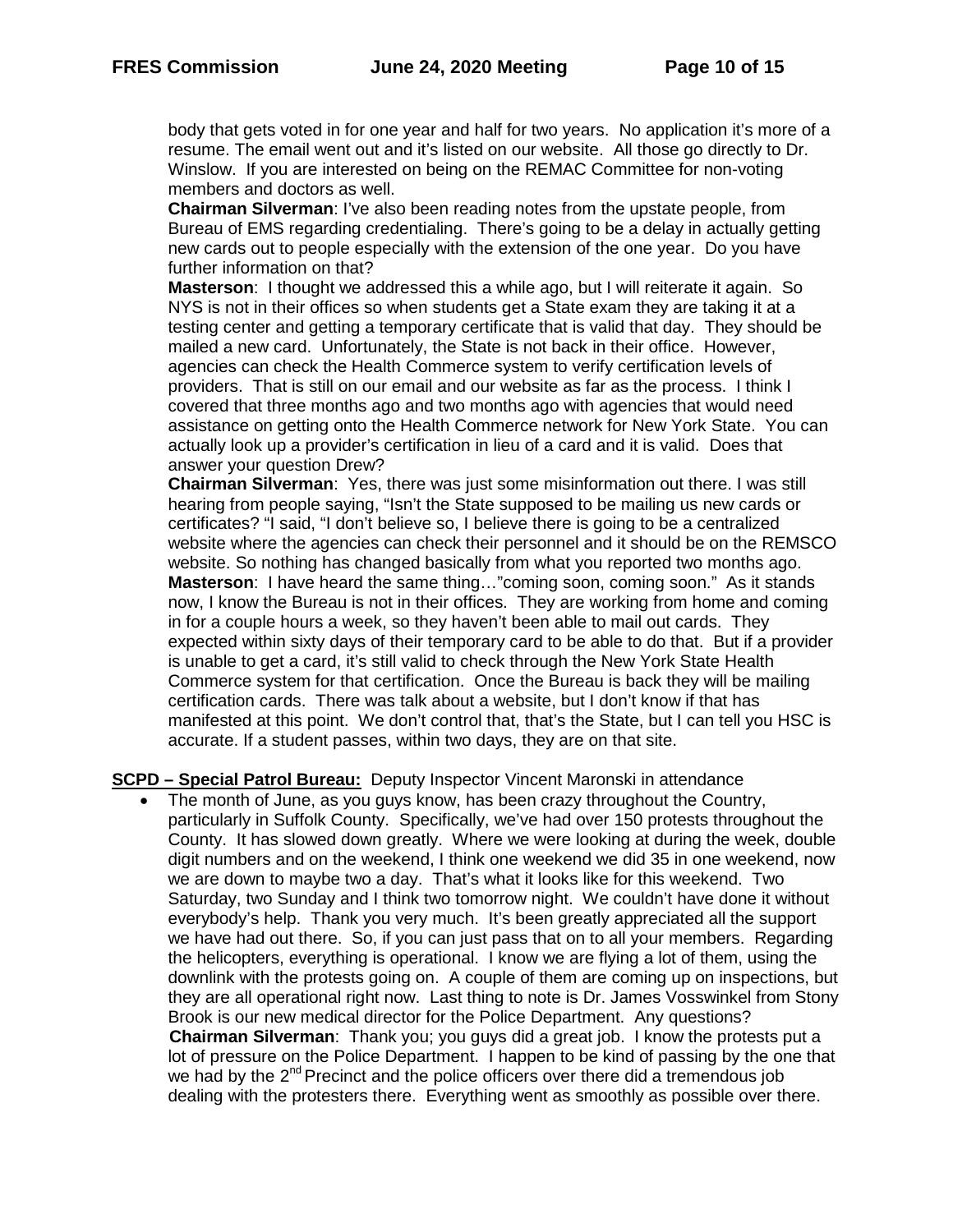**Deputy Inspector Maronski:** Thank you very much. I'll pass that on to Inspector Scrima and the cops over there in the  $2^{nd}$ .

**Chairman Silverman**: Yes, absolutely. They did a great job, thank you.

## **Budget Committee**: D. Silverman in attendance

• **Chairman Silverman**: I anticipate having a meeting possibly over the summer. I will let the Committee members know what's going on. It's obviously what the Deputy Commissioner talked about with the County fiscal situation with the COVID crisis. I know the County Executive Office has been reaching out, I think, to some of the associations. I know the Suffolk County Ambulance Chiefs Association has a Zoom meeting set up with County Executive Office tomorrow night to specifically talk about these budgetary issues. I know I personally have a concern about keeping the training budgets intact for both the Fire Academy and EMS division obviously because training is always a priority, and of course, operational budgets too with the Department of FRES and Fire Academy and EMS division. It's all going to be dependent upon if the Federal government comes up with any money that will trickle down to New York State and then New York State will allocate it to the County so there are a couple of hurdles that hopefully, we will be able to get over so that we can keep things intact. Don't know what's going to happen yet. We've got a long way to go before things are determined and settled. I will certainly keep the Commission informed of that.

## **Arson Task Force**: T. Duckham

## **Combined Radio Committee**: N. Reilly in attendance

• **Reilly**: Mr. Chairman we haven't had a meeting. Chief Miniutti might have a report for tonight. Maybe we will try to set one up in July or whatever, but I don't have anything to report. Chief, do you have anything to bring to the attention of us? **Chief Miniutti**: Actually, there's one thing that the Deputy Commissioner didn't mention. There was some movement on the T-Band. Bad news first; Resolution 5928 which was the First Responder Act of 2020 which was proposed by Congressman Walden. That was the one that had a whole bunch of stipulations regarding the State's use of 911 money attached to it. That one does not look like it's going to go anywhere. In terms of the good news, the TBand Act repeal is part of HR 6800 which is the Heroes Act of 2020. That's the one that deals with providing lots of extra money to the first responder system based on the COVID response and it is buried in there. GovTrack does show a 94% chance that that bill will become law, not necessarily without amendment, but it was passed by the House of Representatives and it is currently sitting in the Committee on Housing, Community Development and Insurance at the Senate waiting for some movement. So there is some positive progress although no resolution yet. **Laferrera**: Can you just repeat number HR?

**Chief Miniutti**: The House resolution that is not anticipated to pass is 5928 and the one that looks like it will go through is 6800.

## **Buildings & Grounds**: E. Tully

#### **Legislation & Standards**: A. Laferrera in attendance

**Laferrera:** In reference to LOSAP legislation: that was signed June 17 by Governor. All ready to go, so he signed it on June 17. I guess that's good news. It's very important. It's going to help out a lot of people I gather. Other than that, that's really the only priority I had with legislation unless I'm missing something that you might have heard of.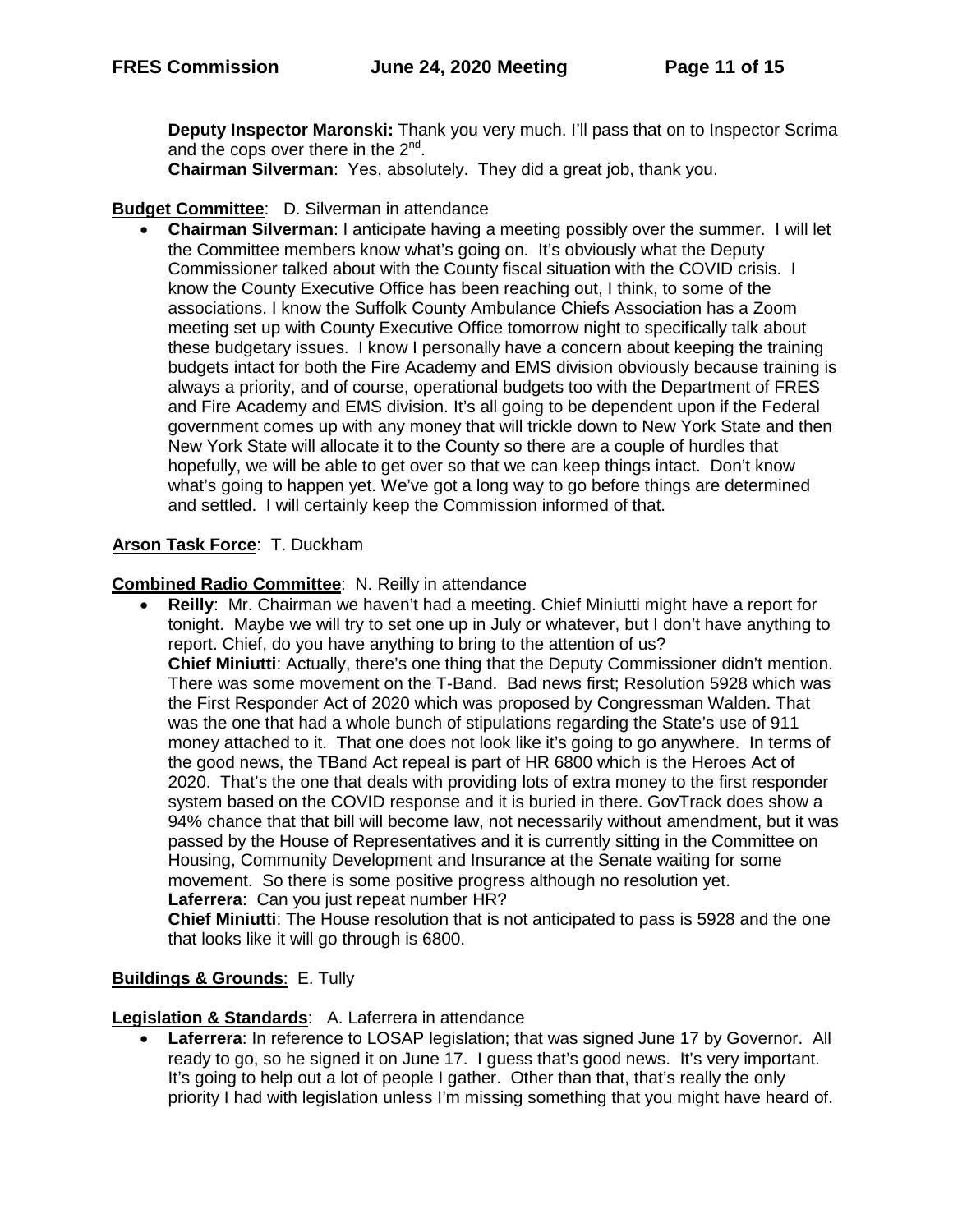**Bloom**: I just want to verify about that legislation. I want to confirm that's the one numbered 8251, correct?

**Laferrera**: 8251A signed on June 17.

**Bloom**: Wonderful news, thank you.

**McConville**: Did this (?) that they made changes to. Does that affect the Fire Service in anyway? I've been hearing some chirping that it opens our books to people who can FOIL our membership and stuff like that. Do you know anything about that? **Laferrera**: First I'm hearing of it Bobby. **McConville**: Ok, just throwing it out there for you. **Laferrera**: I'll keep my ears open, no problem. **McConville**: I know, thank you.

**Codes & Prevention**: V. Bologna, Jr. in attendance

• **Bologna**: Everything had stopped around February. It's been quiet, no meetings. I asked my questions earlier.

**REMSCO:** B. Prosek

**Burn Center:** J. Coughlin

**Recruitment & Retention**: G. Turza in attendance

• Nothing to report **Chairman Silverman**: I know we have the other ad hoc committee that we put together. I don't know if Chief Brown has checked in. That was regarding the fires out in Manorville and clearing of property. Does anybody have an update on that? **Turza**: Nothing. **Silverman**: Ok, I haven't heard anything either.

**Suffolk Chiefs**: J. Coughlin

**Fire District Officers**: J. Egan/E. Tully

**Suffolk County Ambulance Chiefs** : D. Silverman in attendance/B. Prosek

• **Chairman Silverman**: The only thing I have to report is that we have a ZOOM meeting with the County Exec's office scheduled tomorrow evening to discuss budget issues.

**Suffolk County Volunteer Firemen's Association**: A. Sullo in attendance/R. McConville in attendance

- **Sullo**: They are cancelling the July meeting and everything from now until January 1<sup>st</sup>.
- **McConville**: I want to thank all the organizations, especially the one that Chief Laferrera is on about the fireworks. I was up in Troy last night. Troy, Albany, Utica are inundated upstate with fireworks. They cannot keep the fireworks in the stores and us folks, we fought that three, four years ago to keep fireworks out of Nassau and Suffolk County, and I just want to thank all the organizations because we told the folks upstate and around the State that they would eventually be inundated with fireworks and, as you can see, they are. I just want to thank all the associations that supported the Suffolk County Vollies and Districts and Chiefs and all the groups that fought the fireworks bill and a great job was done by all without a doubt.

**Laferrera**: Bobby, what do you want to tell them I told you so?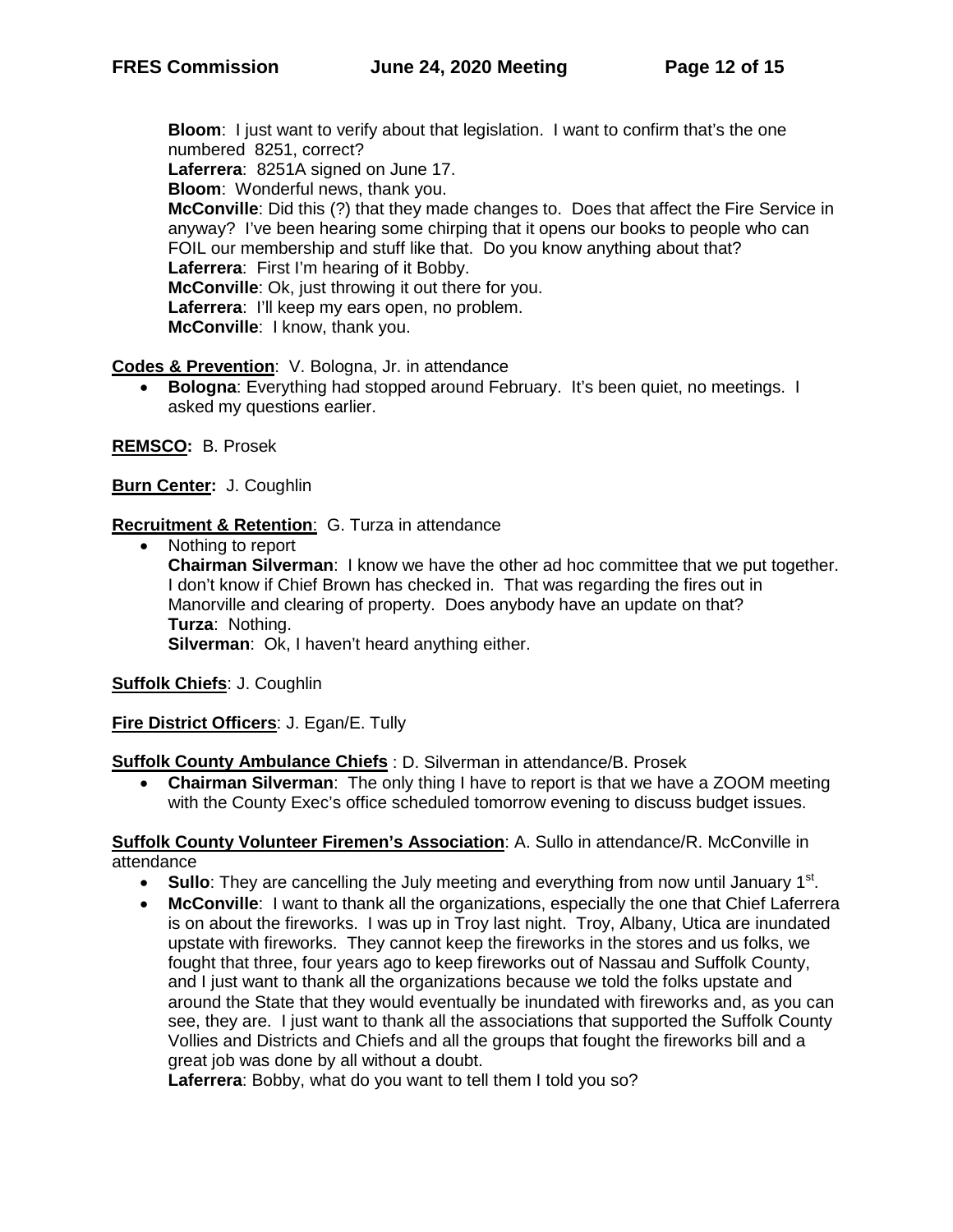**McConville**: I was up in FASNY world yesterday and I don't want to get into FASNY world, but they think they are going to try to push for legislation to ban all fireworks because we think this is a good time to do that and yes, tell them, this is what happens when you don't listen to the fire service. Hopefully, something will come of that. **Laferrera:** We all did it together.

**McConville:** Great job done by all.

**Chief Fire Marshal Lynch:** If I could just piggy back what Bob just said. New York City Fire Marshals arrested two guys in Staten Island with about 60 grand worth of fireworks they were getting ready to sell and I know a lot of vendors in Pennsylvania and what not have halved their prices because they weren't moving anything. People are going and buying twice as much as they would have. So be very careful while you're out there because I know there's been bulletins flying around from the ATF, various other agencies, saying that they expect the fireworks, and with the rioting or the protesting and some of the other things going on, it's going to be very difficult for the law enforcement agencies to stay on top of it. So I just encourage you and your departments be very, very careful out there, because you could see a lot more than normal.

#### **Fire Marshals Association of Suffolk County**: V. Bologna, Jr. in attendance

#### **Township Chief Councils:**

**Babylon**- A. Laferrera in attendance

• **Laferrera**: Thank God, everything has been quiet. Those two chiefs are, I would say, almost 100%. They are doing well. **Chairman Silverman**: Excellent news.

**Huntington**- J. Hoffmann in attendance

• **Hoffmann**: Just got a little information; Michael Murphy Foundation is doing a night run on this Friday. It's going to start in Commack's substation, or actually it might be their headquarters, going from Commack to West Sayville, MacArthur Airport to Lake Ronkonkoma and then going to Calverton. I don't know what the logistics; someone just sent it to me. Guys in those different townships just be aware there's probably going to be a group of 20-30 guys running down the road. Otherwise, I would like to thank Chief Miniutti. You have had some communication in reference to one of our residents that likes to make phone calls. With a couple of jobs we have had in Huntington Manor, the coordinators in Suffolk County have been doing a great job. We really appreciate it, thank you.

**Chairman Silverman:** I believe you guys are definitely having a meeting Monday? **Hoffmann:** Yes, one of our township departments has an outside area that they said they would host and we are actually going to meeting in person for a change. **Chairman Silverman**: So that's going to be in Northport in the pit? **Hoffmann**: Yes, Northport in the pit. Nobody is having their fairs. **Chairman Silverman**: It will be nice to see everyone in person for a change **Hoffmann**: Absolutely.

**Islip**- F. Bonventre in attendance

• Nothing to report

**Smithtown**- T. Duckham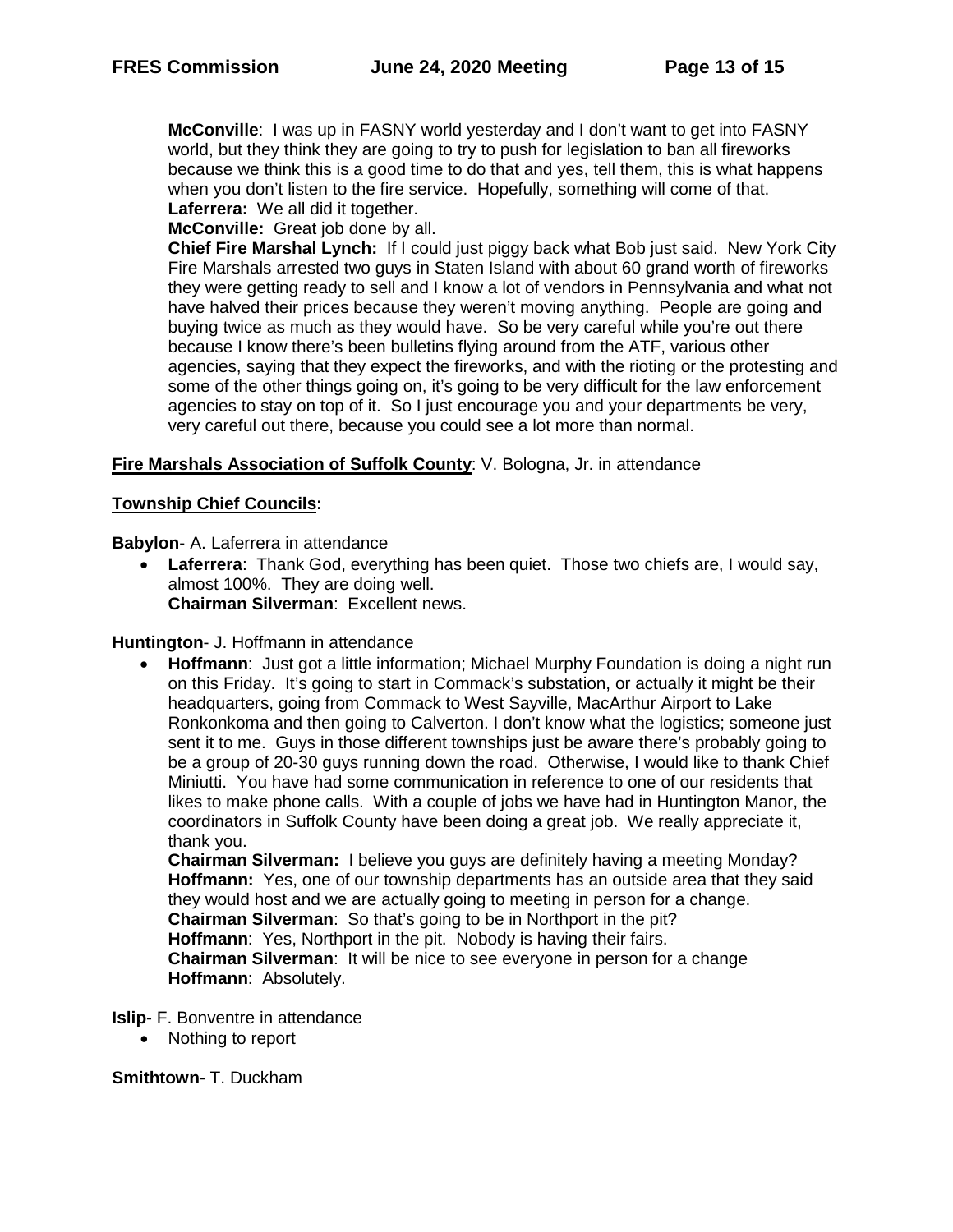**Brookhaven**: Vice Chairman K. Markott

**Riverhead**: L. Brown

**Southampton**- E. McGrath

**Southold** – N. Reilly in attendance

• Nothing to report

**Chairman Silverman**: Had that big bonfire though a couple weeks ago? **Reilly**: We did, last week. Had the old school fire up there. No electricity, no gas, no anything there, just bought by somebody from the city, torched up or whatever, but, totally destroyed. No water supply up there, had to rely on tankers and whatever. **Chairman Silverman**: I was listening to that operation on that Sunday afternoon. It sounded like it was very well organized.

**Reilly**: It was. Very well done by the chiefs.

#### **East Hampton**- G. Turza in attendance

• Turza: We are going to go back to meeting in person in July. No more Hollywood Squares thing.

#### **Shelter Island:** A. Bloom in attendance

• Rescue calls and fire calls are on average with all other years prior to this and the department will be meeting again outdoors, no food and everybody staying away from each other.

**Chairman Silverman**: At least that's a positive step forward.

## **Old Business**: **N/A**

#### **New Business:**

• **Laferrera:** NYS Chiefs, on June 13, since our conference was cancelled, we did have an election of our new Executive Board and Directors and they were sworn in on ZOOM and, hopefully, we'll be able to do something for the new president in July up in Syracuse with a small gathering, but that was done on June 13 with the new Executive Board and Directors.

**Chairman Silverman:** I did see that email come through from The Bugle or whatever and I saw the photo of the new President and you have some new people in there and you have a new EMS liaison I guess also. So it sounds like you guys are moving forward even though it was via ZOOM.

**Laferrera:** Had to do something.

**Chairman Silverman:** Absolutely. Life has to go on.

**Laferrera:** Yes it does.

**Chairman Silverman:** Anything else?

**Bologna:** July and August there is no meeting, correct?

**Chairman Silverman:** Right, I was just about to say that. You took the words right out of my mouth. We normally do not meet in the months of July and August. I want to wish everybody continued good health. Have a very safe and healthy summer and I'm hoping and praying that by September we will be back to normal and we can meet face to face again and live our lives normally again. Wish everybody well.